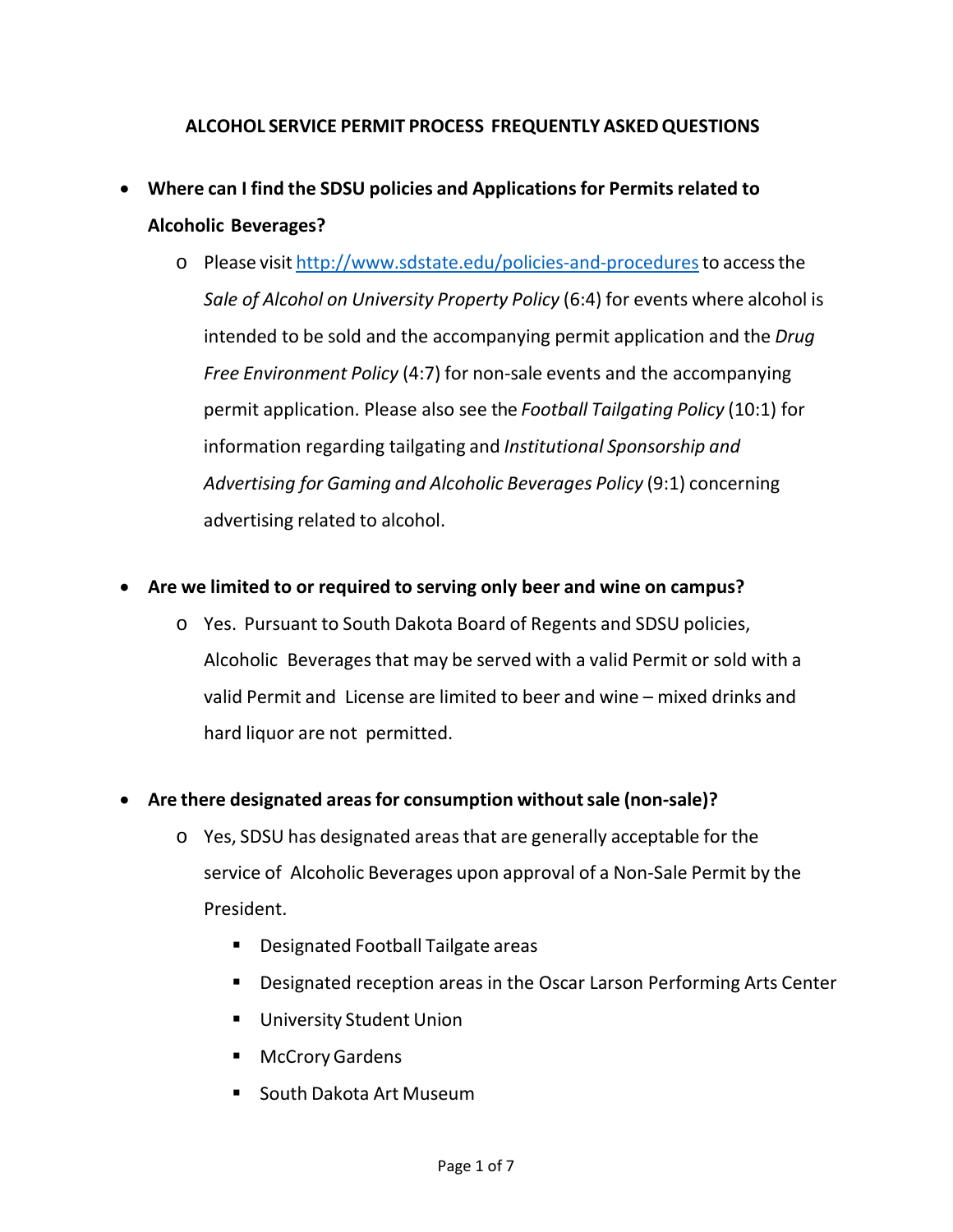- **Agricultural Heritage Museum**
- **•** Designated hospitality areas in Frost Arena
- Club 71 and Coughlin Alumni Lounge

### • **When is an Alcoholic Beverage Permit required?**

o An Alcoholic Beverage Permit application isrequired any time beer or wine is served on campus, regardlessif the alcohol is sold, donated, or served without sale. The Permit must be fully approved prior to the event and if Alcoholic Beverages will be sold, a Special Event License to sell alcohol must also be obtained prior to the event.

#### • **Can I serve my own beer?**

- o No. The service of beer and wine must be performed by a trained and certified server authorized by SDSU. Presently, SDSU requires that Aramark personnel perform all service of Alcoholic Beverages. The only limited exception to this rule is Alcoholic Beverage possession and consumption in conformity with the Football [Tailgating Policy](https://www.sdstate.edu/sites/default/files/Football%20Tailgating.pdf) and within those designated areas and times.
- **Can I advertise that my event willserve (or sell) alcohol?**
	- o Advertising of alcohol at an event must following University Policy 9:1 (Institutional Sponsorship and [Advertising for Gaming](http://www.sdstate.edu/sites/default/files/policies/upload/Institutional-Sponsorship-and-Advertising-for-Gaming-and-Alcoholic-Beverages.pdf) and Alcoholic [Beverages\)](http://www.sdstate.edu/sites/default/files/policies/upload/Institutional-Sponsorship-and-Advertising-for-Gaming-and-Alcoholic-Beverages.pdf)
- **What if the event is for a third party and they are collecting the sales money?**
	- o Any event that hassales of Alcoholic Beverages occurring on the SDSU campus must go through the SDSU Alcoholic Beverage Permit process. Any time that funds are collected for participation in an event where Alcoholic Beverages are distributed to attendees, this is considered a sale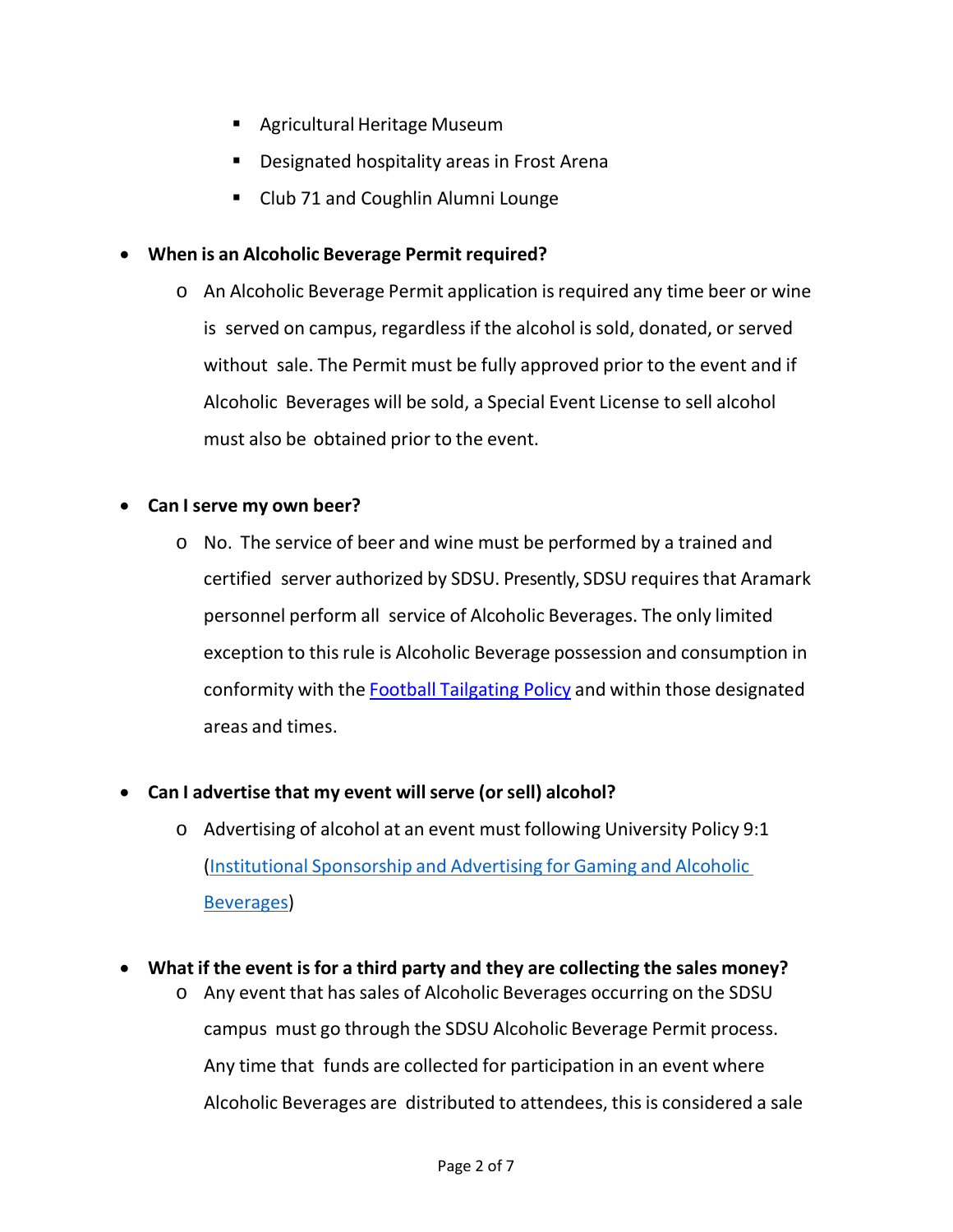of Alcoholic Beverages and a Permit and License are required. Doesthis also apply to third party events that are non-sale alcohol events?

o Yes. Any event in which alcohol is served, must following either the *SDSU Sale of Alcohol on University Property Policy* (6:4) or the *Drug Free Environment Policy* (4:7).

#### • **Does a ticketed event require a Permit?**

o Yes. A ticketed event requires a Permit to sell alcohol. If the ticket is sold, the ticketed event also requires a License to Sell Alcohol issued by the City of Brookings, which is obtained by Aramark.

# • **Who is responsible for requesting a license to sell and serve beer and wine?**

o Once the Alcoholic Beverage Sales Permit Application isrouted and finally approved, a copy is sent to SDSU's food service vendor, Aramark. Aramark is responsible for working with the City of Brookings to obtain the required License to sell and serve the Alcoholic Beverage.

# • **Who is the holder of the license? Who can serve?**

- o The holder of the License to sell Alcoholic Beveragesis Aramark, and they are the only entity whose employees are authorized by SDSU to serve beer and wine on campus.
- **Do the permit applications have deadlines?**
	- o Non-sale: *Alcoholic Beverage Non-Sale Permit Applications* must begin routing through DocuSign at least ten (10) business days in advance of the proposed event.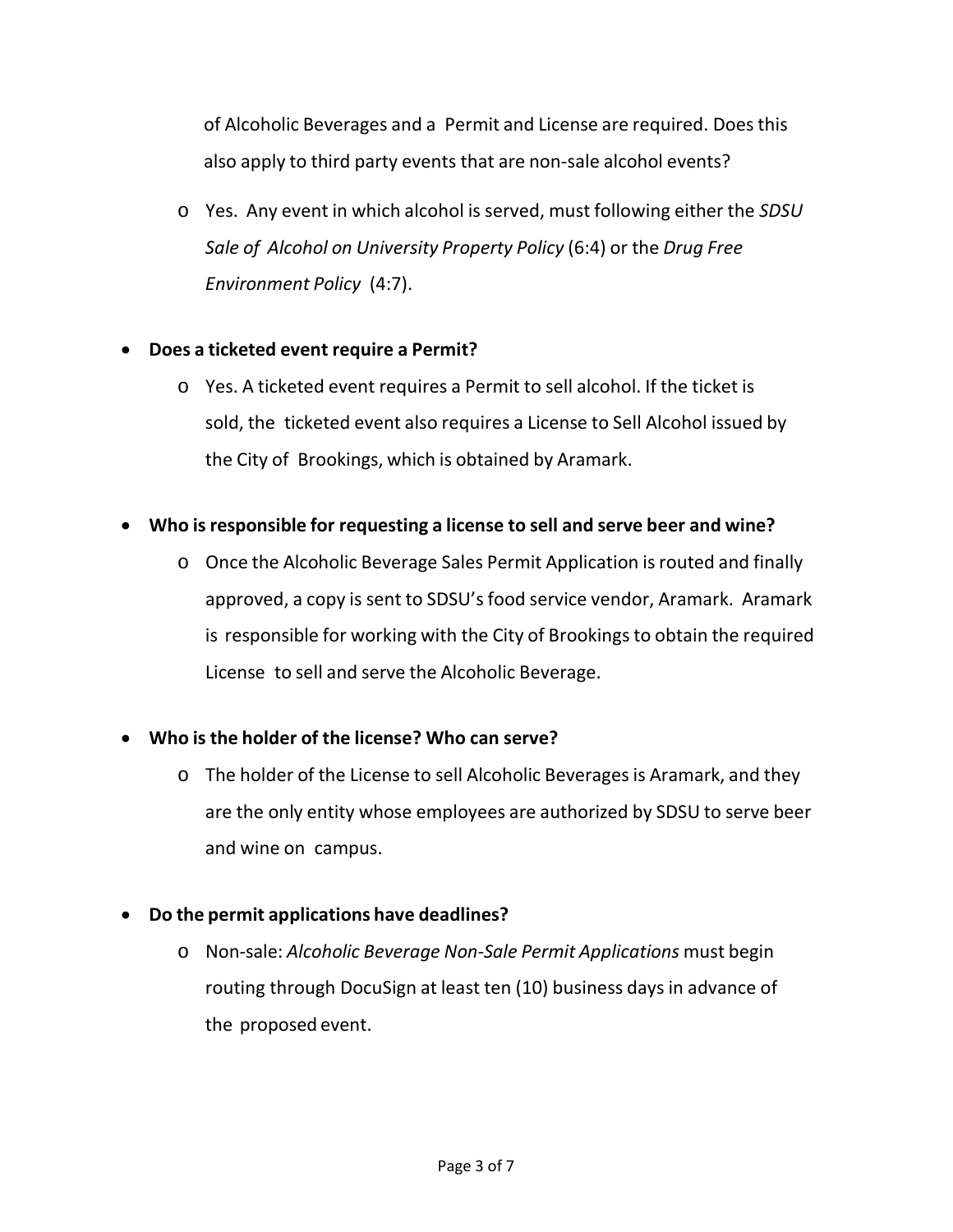o Sale: *Alcoholic Beverage Sales Permit Applications* must begin routing through DocuSign at least forty-five (45) business days in advance of the proposed event.

#### • **What isthe permit process?**

- o When an individual or group would like to request approval to serve or sell Alcoholic Beverages on SDSU campus, they must make the request as part of the Facility Reservation Process. This begins with reservation of the facility. Approvals on the Alcoholic Beverage Non-Sale/Sale Permit Application are gathered through DocuSign.
- o Applicants will complete the Non-Sale/Sale Permit Application linked in the respective University Policy and also linked herein.
	- **Non-Sale Permit Application:** [https://na2.docusign.net/Member/PowerFormSigning.aspx?PowerF](https://na2.docusign.net/Member/PowerFormSigning.aspx?PowerFormId=500cad72-cb11-4adf-a9ad-c75fa368667b) [ormId=500cad72-cb11-4adf-a9ad-c75fa368667b](https://na2.docusign.net/Member/PowerFormSigning.aspx?PowerFormId=500cad72-cb11-4adf-a9ad-c75fa368667b)
	- **Sale Permit Application:** [https://na2.docusign.net/Member/PowerFormSigning.aspx?PowerF](https://na2.docusign.net/Member/PowerFormSigning.aspx?PowerFormId=8ce0ca05-6c5e-476a-a052-2197229834e8) [ormId=8ce0ca05-6c5e-476a-a052-2197229834e8](https://na2.docusign.net/Member/PowerFormSigning.aspx?PowerFormId=8ce0ca05-6c5e-476a-a052-2197229834e8)
- o The completed Alcoholic Beverage Non-Sale/Sale Permit Application and all required documents, including a facility reservation or facility use agreement, security plans, and any other requested information, will be routed through DocuSign for review by the related unit, Facilities & Services, Safety & Security, Aramark, and the Office of the President.
- o The President, or designee, may request additional information to inform the President's decision on whether to approve or deny the application.
- o Once the Application has fully routed to all approvers, the applicant will receive a completed copy indicating whether the permit was approved or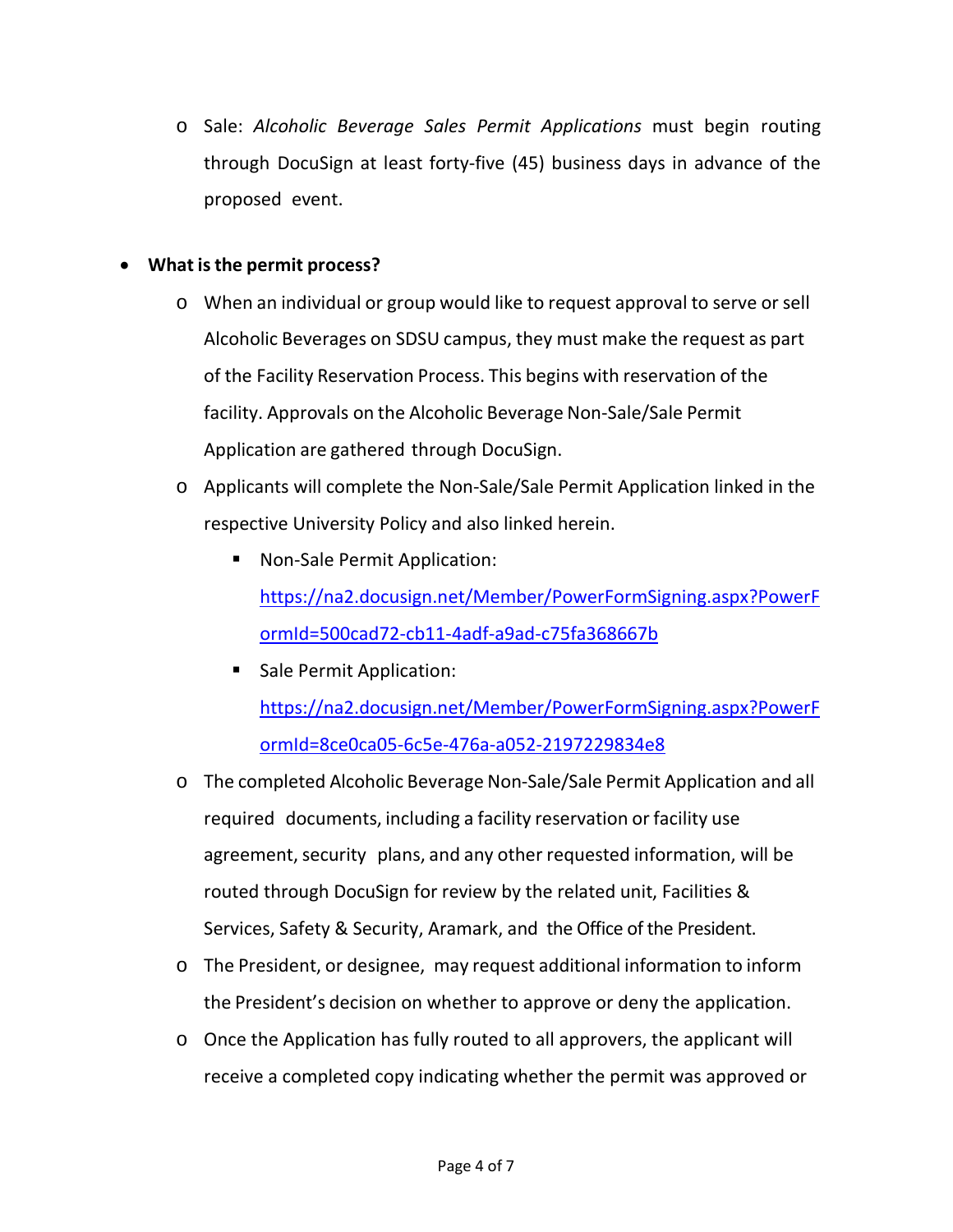disapproved. The President, or designee, will indicate a reason for the disapproval if denied.

### • **What is a facility use agreement?**

- o A facility use agreement is an agreement between the user and SDSU for the use of a SDSU facility. It will state the terms and conditions concerning the use of the facility being used. Selected facilities may have their own facility use agreement. If such a document does not exist then the SDSU Special Activity Authorization Request Form ("SAARF") may be adapted for use at any location on campus. Contact Central Reservations in the University Student Union for more information on the SAARF.
- **Who is responsible for initiating the Application for Alcoholic Beverage Non-Sales/ Sales Permit?**
	- o The group or individuals wishing to obtain authorization for the service, sales, possession or consumption of beer or wine on SDSU property.

# • **What if my permit is denied?**

o The President, or designee, will indicate the reason for disapproval on the Application for Alcoholic Beverage Non-Sales/Sales Permit. Without an approved Permit, the individual or group may not serve, sell, possess or consume beer or wine on SDSU campus or hold an event that does the same.

#### • **What if the Alcoholic Beverages are donated?**

o All donated Alcoholic Beveragesthat are part of a Permitted Event for sales of Alcoholic Beverages must be purchased through a retailer within the Brookings County area. Arrangements for delivery of donated beer and/or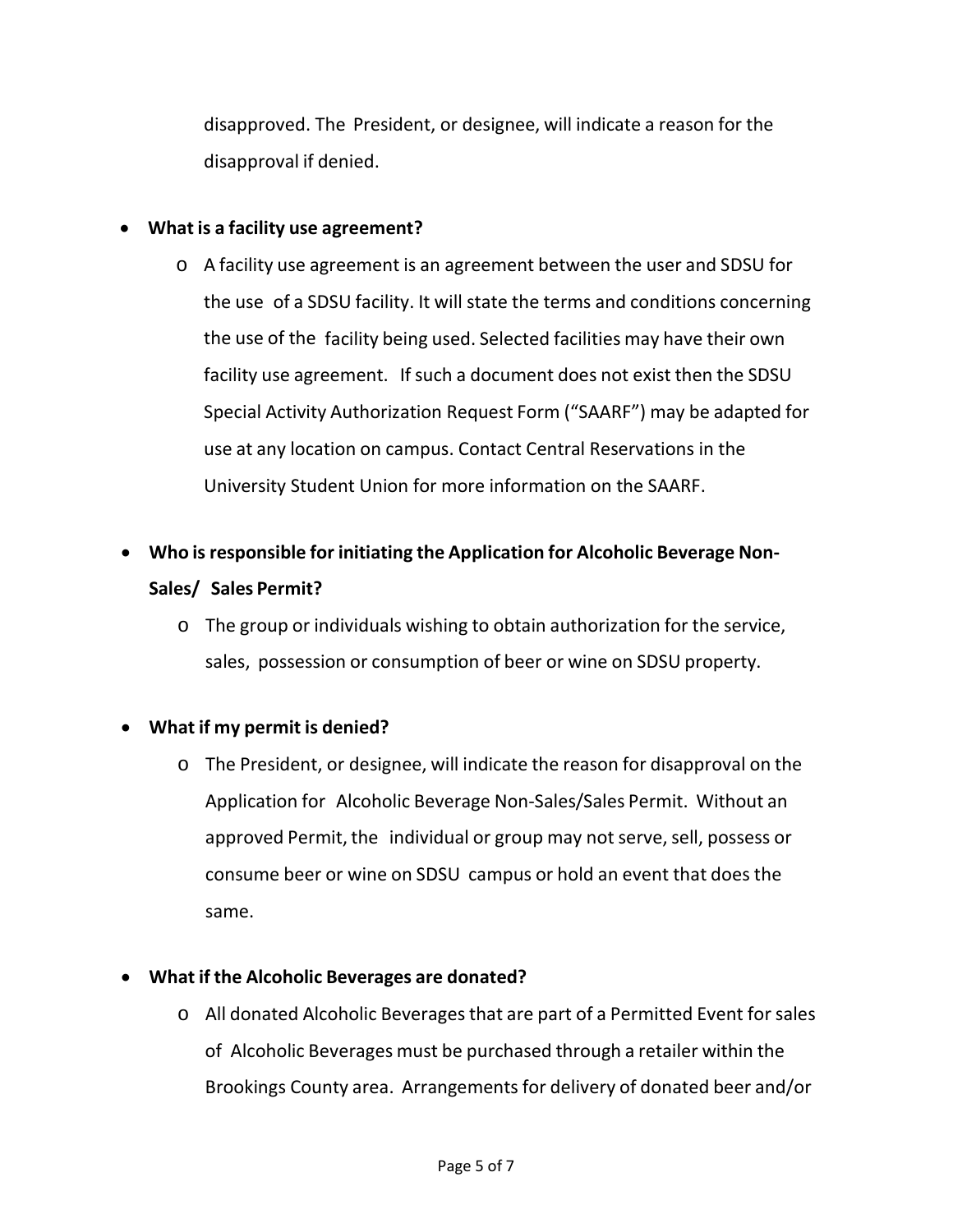wine should be made with Aramark personnel as part of scheduling the event.

- **What about a SDSU event off campus? Are we obligated to follow campus Alcohol Permit Processfor thatspecific site?**
	- o No, but all State laws will apply and each site will likely have their own specific guidelines. SDSU rules on purchasing, conduct, and other applicable policies still apply.

# • **Who isresponsible for displaying the permit?**

o SDSU's contracted vendor, Aramark, isresponsible for prominently displaying the approved Alcoholic Beverage Permit and any required License for the sale of Alcoholic Beverages at and during the event.

#### • **What are some key components necessary in your security plan?**

- o Where the Alcoholic Beverages are being stored and served
- o How the amount of Alcoholic Beverages served will be controlled
- o Who the security personnel will be, how long they will be there, and how many staff will be on location
- o How accessto the area will be secured in accordance with the policies
- o How accessto Alcoholic Beverages will be controlled to ensure minors are not served Alcoholic Beverages

#### • **Is insurance for an event required?**

o Yes. Insurance must include liquor legal liability coverage in the amounts and coverage limits sufficient to meet the needs of the SDSU. The default coverage limit must be \$1,000,000 minimum per occurrence, unless stated otherwise by SDSU. The proof of insurance must be provided to SDSU in the form of a formal endorsement to the policy evidencing the coverage